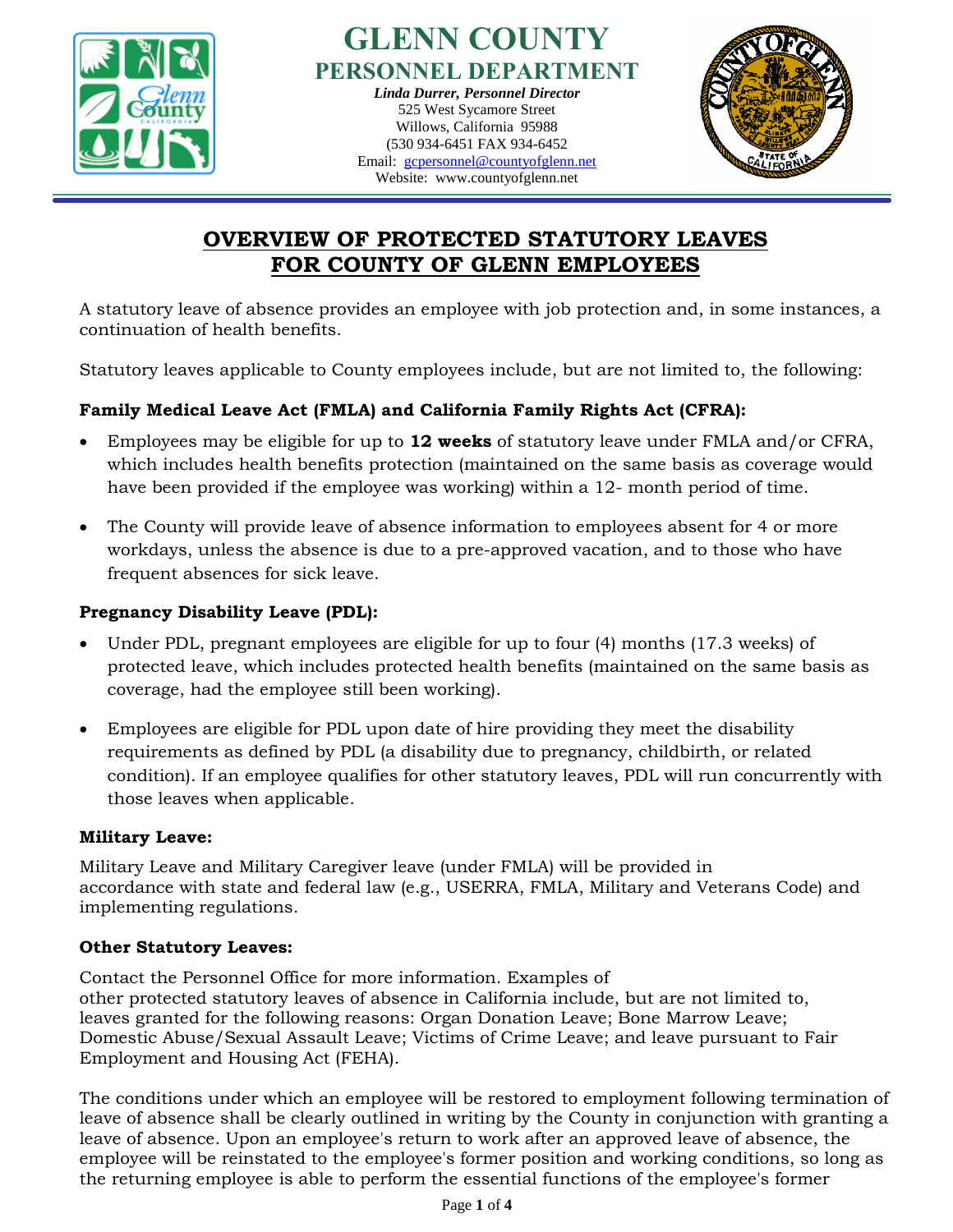position with or without accommodation. However, if there has been a reduction in force or the employee's position has been eliminated during said leave, the employee will be returned to a position in the classification the employee would have been in if the employee had not been on a leave of absence.

## **Not Eligible for a Statutory Leave:**

If an employee is not eligible for a statutory leave or needs leave beyond the amount required under the applicable statute, a leave may be requested pursuant to employee's applicable Memorandum of Understanding (leave approvable by Department Head and/or Board of Supervisors, if eligible).

## **FAMILY AND MEDICAL STATUTORY LEAVES**

To be eligible for FMLA and/or CFRA:

- $\triangleright$  An employee must have at least 12 months cumulative service with the County. All prior County service counts towards this requirement time.
- $\triangleright$  An employee must also have worked at least 1,250 hours within the 12 months immediately preceding the first day of leave. A service member's active duty time can be counted towards the required service time.
- $\triangleright$  The reason for leave must also meet the definition of a serious health condition as defined by FMLA/CFRA as certified by a medical provider on the County Medical Certification Form. FMLA provides protected leave for up to 12 weeks for a qualifying exigency caused by an employee's covered family member being called to active military duty, and 26 weeks to care for a covered service member with a serious injury or illness.

The County utilizes a rolling 12-month period in determining FMLA/CFRA eligibility. FMLA runs concurrently (i.e., at the same time) with CFRA with a few exceptions. FMLA and CFRA leave entitlements do not run concurrently when an employee is on Pregnancy Disability Leave (PDL will run concurrently with FMLA, but not with CFRA), when an employee requests leave relating to a Registered Domestic Partner (CFRA only), and in a situation where a person is considered 'inpatient,' but does not actually remain overnight in a health care facility (CFRA only).

By law, the County has a duty to designate leave as protected (FMLA/CFRA) if the leave meets the requirements listed above, regardless of whether the employee specifically requests a leave under FMLA and/or CFRA.

**Notice to married couples both working for the County of Glenn**: If both you and your spouse work for the County you must share leave entitlements to bond with a new child and/or to care for certain family members.

## **Use of Leave for Employee's Own Serious Medical Condition:**

Employees who are on a leave of absence for their own serious health condition generally must exhaust all available sick leave. Upon exhaustion of sick leave accruals, an employee may elect to coordinate vacation leave or compensatory time off during their leave of absence. However, in accordance with CFRA guidelines, employees who are on a CFRA leave of absence and receiving wage replacement benefits, (such as those provided by Symetra) may elect to freeze their leave bank accruals. (Consult your Memorandum of Understanding, as some of the bargaining units allow employees to maintain a vacation leave balance of eighty (80) hours.)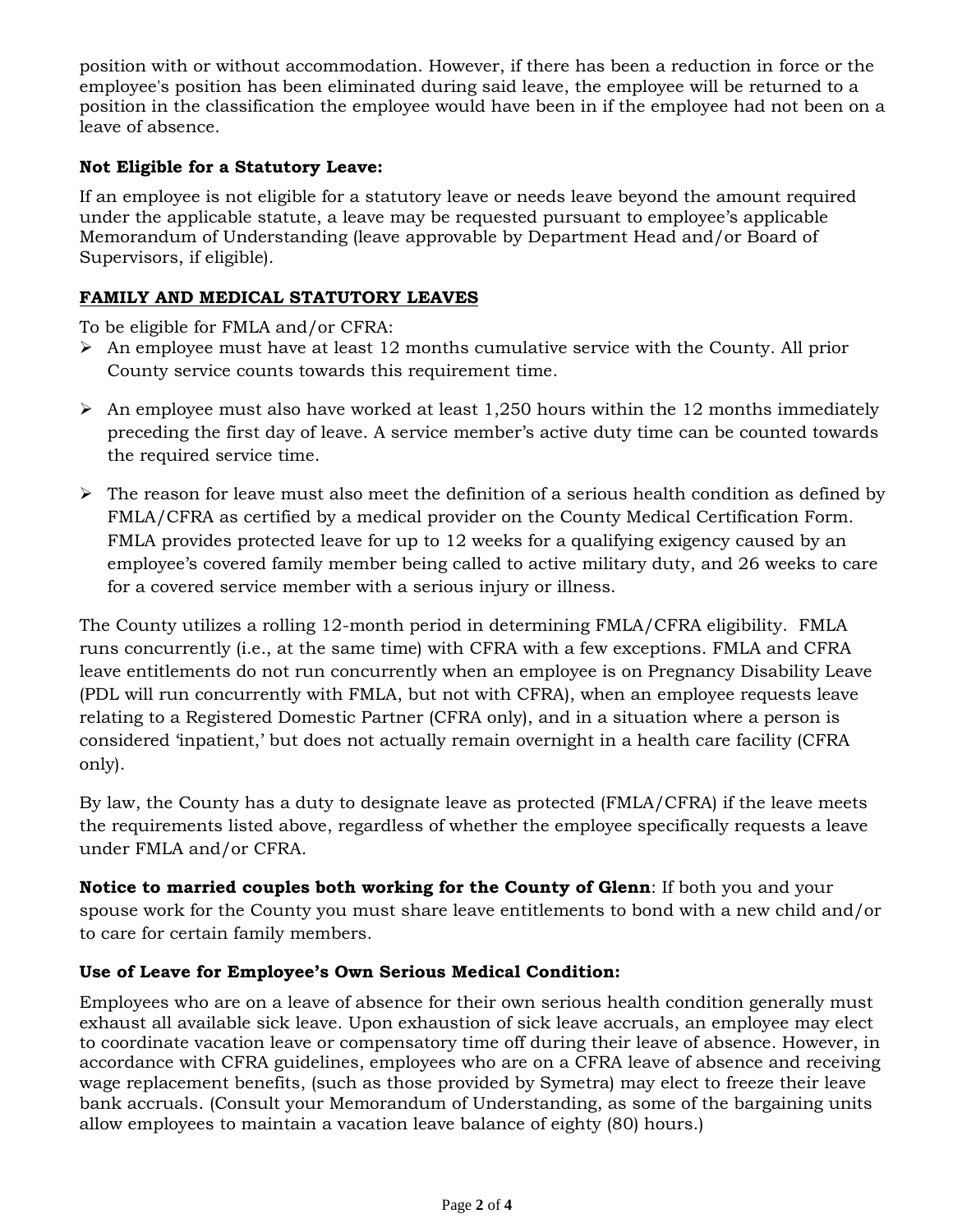#### **HEALTH BENEFITS DURING LEAVE**

Eligible for FMLA/CFRA and/or PDL: Health Benefits are protected for the first 12 weeks of leave for FMLA/CFRA leave of absence and up to 4 months for PDL. If an employee does not return to work at the end of their statutory leave (FMLA/CFRA/PDL) due to their resignation, the County may recover its share of health plan premiums pursuant to Code of Federal Regulations Section 825.213.

For employees in a paid status, their health insurance premiums will be deducted from their paycheck. For employees in an unpaid status, employees must pay their applicable portion of the health insurance premium while on a leave through the end of their scheduled protected leave. An employee must pay their applicable health insurance premium on or before the first of the month. Failure to pay in a timely manner, may cause a lapse in coverage on the last day of the month for which your premium was previously paid. All questions about insurance premiums while on a leave of absence should be directed to the Glenn County Auditor's Office.

#### **EMPLOYEE'S RESPONSIBILITIES - PROTECTED STATUTORY LEAVE**

1. . Meet with the department head or Personnel. Leave must be requested 30 days in advance if the leave is foreseeable. It the leave is not foreseeable, the leave needs to be requested within a reasonable time of learning of the necessity for a leave.

2. Complete the applicable Leave of Absence (LOA) Request Form.

3. Submit a Glenn County Medical Certification Form that has been completed by a medical provider. You must submit the completed Medical Certification Form within 15 days of your receipt of the Preliminary Leave of Absence Notice. An incomplete or inconclusive Medical Certification Form will cause a delay in the approval of a leave request. A general note from your medical provider will not be accepted in lieu of the Medical Certification Form.

#### **Glenn County's Medical Certification Form (for either employee's own serious health condition or the health condition of a qualifying family member) must be completed as follows:**

a. . Health Care Provider section: (Must be completed in its entirety and contain the following information)

- Employee Name (and Patient Name if leave is to care for a family member)
- Date Medical Condition Commenced
- Expected Return Date
- Completion of the section certifying the condition is FMLA qualifying;
- Completion of the section about the employee's ability to perform work;

• Signed by the Physician including office stamp, or provide physician's name, specialty, address and phone number.

b. Employee Section– Employee will complete, date and sign;

#### **Failure to provide sufficient information needed to determine eligibility for protected leave may delay and/or cause the request for protected leave to be denied.**

4. If the leave of absence is related to the employee's military duty or in support of an employee's qualified relative who is a current service member or veteran, the appropriate certification must be completed. (Contact the Personnel Office for more information.)

5. An employee shall complete and submit the Coordination of Benefits form notating their election to integrate/coordinate leave accruals with Disability Insurance benefits.